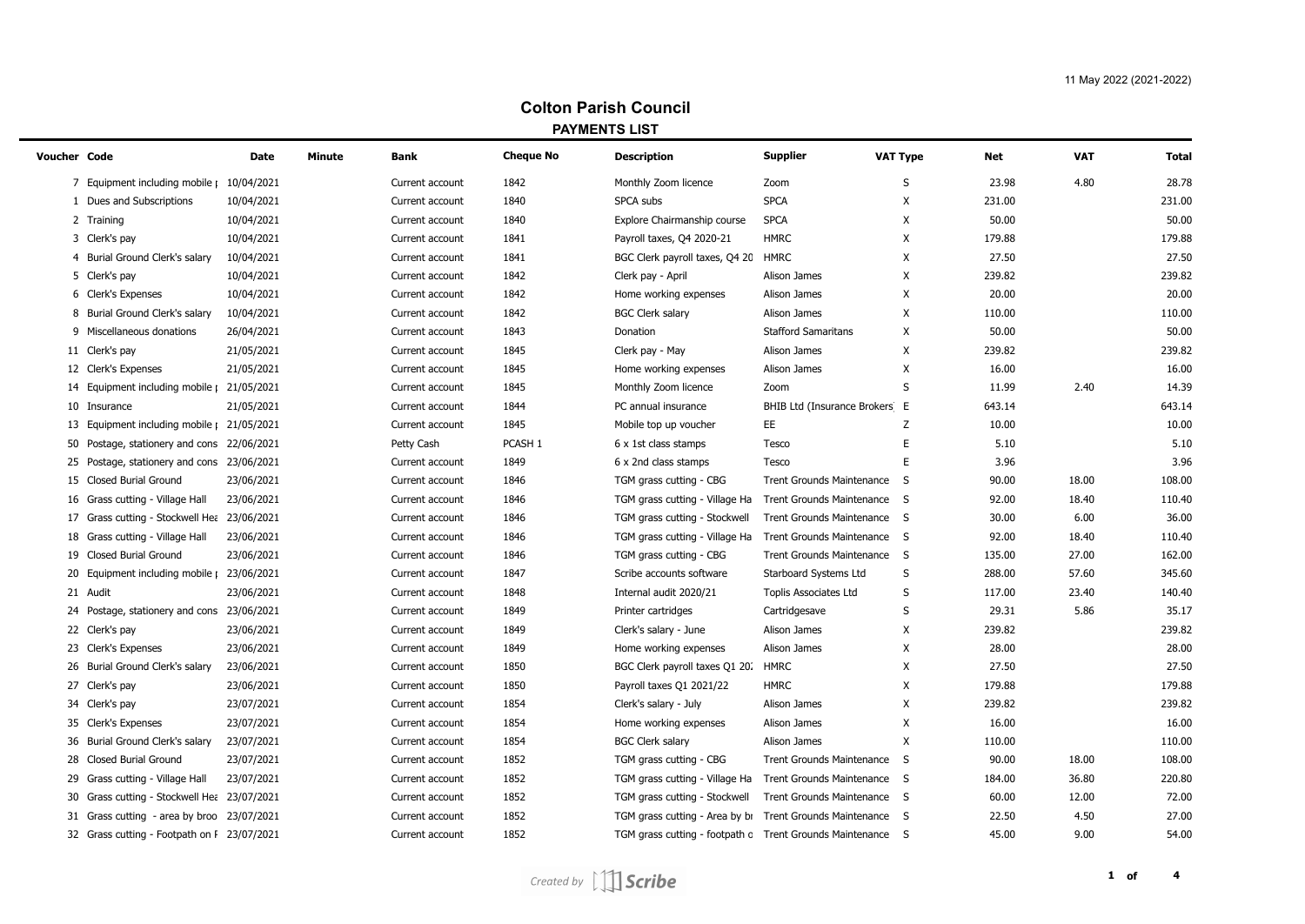## **Colton Parish Council PAYMENTS LIST**

| Voucher Code |                                             | Date       | Minute | Bank            | <b>Cheque No</b>   | <b>Description</b>                  | <b>Supplier</b>                  | <b>VAT Type</b> | <b>Net</b> | <b>VAT</b><br><b>Total</b> |
|--------------|---------------------------------------------|------------|--------|-----------------|--------------------|-------------------------------------|----------------------------------|-----------------|------------|----------------------------|
|              | 33 Contingencies e.g. HS2                   | 23/07/2021 |        | Current account | 1853               | Plastic ducks for race              | Cllr N Talbot/Avant Garde Dis S  |                 | 17.49      | 20.99<br>3.50              |
|              | 51 Postage, stationery and cons 02/08/2021  |            |        | Petty Cash      | PCASH <sub>2</sub> | Printer paper                       | Tesco                            | S               | 2.38       | 0.47<br>2.85               |
|              | 52 Postage, stationery and cons 17/08/2021  |            |        | Petty Cash      | PCASH 3            | Envelopes                           | Tesco                            | S               | 0.83       | 0.17<br>1.00               |
|              | 53 Postage, stationery and cons 17/08/2021  |            |        | Petty Cash      | PCASH <sub>3</sub> | 12 x 2nd class stamps               | Tesco                            | E               | 7.92       | 7.92                       |
|              | 54 Equipment including mobile   19/08/2021  |            |        | Petty Cash      | PCASH 4            | Mobile top up voucher               | EE.                              | Z               | 10.00      | 10.00                      |
|              | 37 Closed Burial Ground                     | 19/08/2021 |        | Current account | 1855               | TGM grass cutting - CBG             | <b>Trent Grounds Maintenance</b> | - S             | 90.00      | 108.00<br>18.00            |
|              | 38 Grass cutting - Village Hall             | 19/08/2021 |        | Current account | 1855               | TGM grass cutting - Village Ha      | Trent Grounds Maintenance S      |                 | 92.00      | 18.40<br>110.40            |
|              | 39 Grass cutting - Stockwell Hea 19/08/2021 |            |        | Current account | 1855               | TGM grass cutting - Stockwell       | Trent Grounds Maintenance S      |                 | 30.00      | 6.00<br>36.00              |
|              | 40 Grass cutting - Verges                   | 19/08/2021 |        | Current account | 1855               | TGM grass cutting - Verge fror      | Trent Grounds Maintenance        | $\mathsf{S}$    | 60.00      | 12.00<br>72.00             |
|              | 41 Clerk's pay                              | 19/08/2021 |        | Current account | 1856               | Clerk's salary - August             | Alison James                     | X               | 239.82     | 239.82                     |
|              | 42 Clerk's Expenses                         | 19/08/2021 |        | Current account | 1856               | Home working expenses               | Alison James                     | X               | 16.00      | 16.00                      |
|              | 43 Clerk's pay                              | 01/09/2021 |        | Current account | 1857               | Clerk's salary - September          | Alison James                     | X               | 239.82     | 239.82                     |
|              | 44 Clerk's Expenses                         | 01/09/2021 |        | Current account | 1857               | Home working expenses               | Alison James                     | X               | 8.00       | 8.00                       |
|              | 46 Burial Ground Clerk's salary             | 01/09/2021 |        | Current account | 1858               | BGC Clerk payroll taxes Q2 21/      | <b>HMRC</b>                      | X               | 27.50      | 27.50                      |
|              | 47 Clerk's pay                              | 01/09/2021 |        | Current account | 1858               | Payroll taxes on PC salary Q2: HMRC |                                  | X               | 179.88     | 179.88                     |
|              | 48 Room hire                                | 01/09/2021 |        | Current account | 1859               | Village Hall room hire, June an     | Colton Village Hall              | X               | 24.00      | 24.00                      |
|              | 45 Equipment including mobile   01/09/2021  |            |        | Current account | 1857               | McAfee antivirus subscription,      | Alison James                     | S               | 99.99      | 119.99<br>20.00            |
|              | 49 Website                                  | 01/09/2021 |        | Current account | 1860               | Website hosting and support 2       | Vision ICT Ltd                   | S               | 125.00     | 25.00<br>150.00            |
|              | 55 Postage, stationery and cons 28/09/2021  |            |        | Petty Cash      | PCASH <sub>5</sub> | Envelopes                           | Sainsbury's                      | S               | 1.67       | 2.00<br>0.33               |
|              | 57 Closed Burial Ground                     | 06/10/2021 |        | Current account | 1862               | TGM grass cutting - CBG             | <b>Trent Grounds Maintenance</b> | - S             | 90.00      | 18.00<br>108.00            |
|              | 58 Grass cutting - Village Hall             | 06/10/2021 |        | Current account | 1862               | TGM grass cutting - Village Ha      | Trent Grounds Maintenance S      |                 | 92.00      | 18.40<br>110.40            |
|              | 59 Grass cutting - Stockwell Hea 06/10/2021 |            |        | Current account | 1862               | TGM grass cutting - Stockwell       | Trent Grounds Maintenance S      |                 | 30.00      | 36.00<br>6.00              |
|              | 60 Closed Burial Ground                     | 06/10/2021 |        | Current account | 1862               | TGM grass cutting - CBG             | Trent Grounds Maintenance S      |                 | 90.00      | 108.00<br>18.00            |
|              | 61 Grass cutting - Village Hall             | 06/10/2021 |        | Current account | 1862               | TGM grass cutting - Village Ha      | Trent Grounds Maintenance S      |                 | 276.00     | 55.20<br>331.20            |
|              | 62 Grass cutting - Stockwell Hea 06/10/2021 |            |        | Current account | 1862               | TGM grass cutting - Stockwell       | <b>Trent Grounds Maintenance</b> | S.              | 60.00      | 72.00<br>12.00             |
|              | 68 Postage, stationery and cons 06/10/2021  |            |        | Current account | 1866               | Printer cartridges                  | Cartridgesave                    | S               | 28.78      | 34.54<br>5.76              |
|              | 56 Room hire                                | 06/10/2021 |        | Current account | 1861               | Village Hall room hire - Oct to     | Colton Village Hall              | Χ               | 36.00      | 36.00                      |
|              | 63 Training                                 | 06/10/2021 |        | Current account | 1863               | Training - Councillor Fundamer      | <b>SPCA</b>                      | X               | 25.00      | 25.00                      |
|              | 64 Dues and Subscriptions                   | 06/10/2021 |        | Current account | 1864               | SLCC annual membership              | Society of Local Council Clerk X |                 | 112.00     | 112.00                     |
|              | 65 Dues and Subscriptions                   | 06/10/2021 |        | Current account | 1865               | CPRE membership                     | Campaign for Protection of R X   |                 | 29.00      | 29.00                      |
|              | 66 Clerk's pay                              | 06/10/2021 |        | Current account | 1866               | Clerk's salary - October            | Alison James                     | X               | 239.82     | 239.82                     |
|              | 67 Clerk's Expenses                         | 06/10/2021 |        | Current account | 1866               | Home working expenses               | Alison James                     | X               | 20.00      | 20.00                      |
|              | 69 Burial Ground Clerk's salary             | 06/10/2021 |        | Current account | 1866               | <b>BGC Clerk salary</b>             | Alison James                     | Χ               | 110.00     | 110.00                     |
|              | 76 Postage, stationery and cons 19/10/2021  |            |        | Petty Cash      | PCASH 6            | 6 x 1st class stamps                | Tesco                            | E               | 5.10       | 5.10                       |
|              | 70 Playground insurance, maint 03/11/2021   |            |        | Current account | 1867               | Play area insurance 21/22           | Colton Village Hall              | X               | 119.35     | 119.35                     |
|              | 72 Open Burial Ground                       | 03/11/2021 |        | Current account | 1869               | Funds for Burial Ground Admir       | Burial Ground Admin Commit X     |                 | 500.00     | 500.00                     |
|              | 73 Clerk's pay                              | 03/11/2021 |        | Current account | 1870               | Clerk's salary - November           | Alison James                     | X               | 269.98     | 269.98                     |
|              | 74 Clerk's Expenses                         | 03/11/2021 |        | Current account | 1870               | Home working expenses               | Alison James                     | X               | 16.00      | 16.00                      |
|              | 75 Clerk's pay                              | 03/11/2021 |        | Current account | 1870               | Back pay                            | Alison James                     | X               | 30.16      | 30.16                      |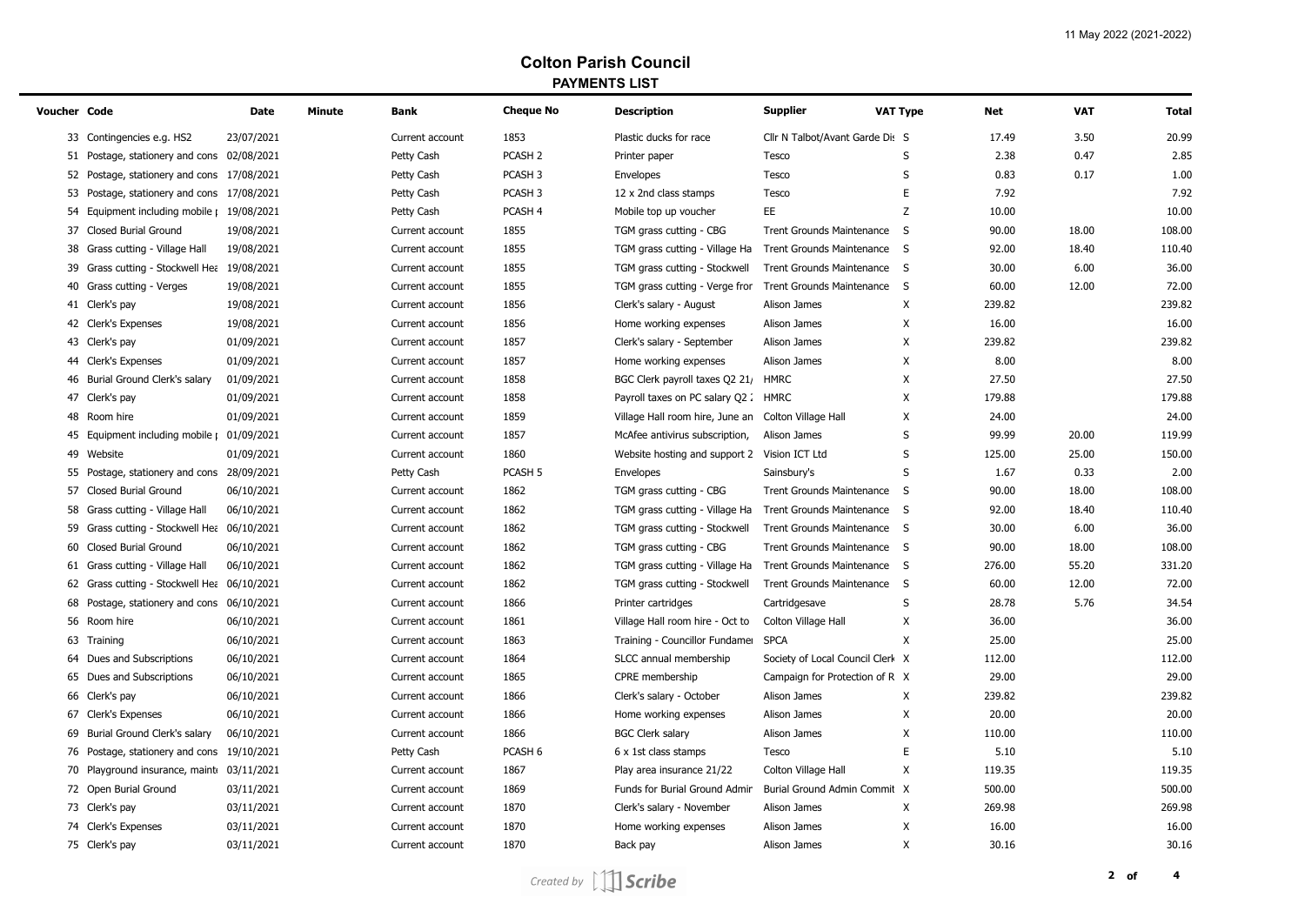## **Colton Parish Council PAYMENTS LIST**

| Voucher Code |                                             | Date       | <b>Minute</b> | Bank            | <b>Cheque No</b>   | <b>Description</b>                                         | <b>Supplier</b>                  | <b>VAT Type</b> | <b>Net</b> | <b>VAT</b> | <b>Total</b> |
|--------------|---------------------------------------------|------------|---------------|-----------------|--------------------|------------------------------------------------------------|----------------------------------|-----------------|------------|------------|--------------|
|              | 71 Training                                 | 03/11/2021 |               | Current account | 1868               | WALC conference on climate c                               | WALC                             | S               | 10.00      | 2.00       | 12.00        |
|              | 77 Postage, stationery and cons 11/11/2021  |            |               | Petty Cash      | PCASH7             | Printer cartridge - Black XL                               | Cartridgesave                    | S               | 17.07      | 3.41       | 20.48        |
|              | 78 Equipment including mobile   17/11/2021  |            |               | Petty Cash      | PCASH <sub>8</sub> | Mobile top up voucher                                      | EE.                              | Z               | 10.00      |            | 10.00        |
|              | 97 Grass cutting - Pedleys Croft 01/12/2021 |            |               | Current account | 1872               | Contribution to Pedley's Croft I                           | St Mary's Church                 | X               | 200.00     |            | 200.00       |
|              | 82 Grass cutting - area by broo 01/12/2021  |            |               | Current account | 1874               | TGM grass cutting - Area by br                             | <b>Trent Grounds Maintenance</b> | S.              | 22.50      | 4.50       | 27.00        |
|              | 83 Grass cutting - Footpath on I 01/12/2021 |            |               | Current account | 1874               | TGM grass cutting - footpath c Trent Grounds Maintenance S |                                  |                 | 45.00      | 9.00       | 54.00        |
|              | 84 Closed Burial Ground                     | 01/12/2021 |               | Current account | 1874               | TGM grass cutting - CBG                                    | Trent Grounds Maintenance S      |                 | 45.00      | 9.00       | 54.00        |
|              | 85 Closed Burial Ground                     | 01/12/2021 |               | Current account | 1874               | TGM - strim overgrown area in                              | Trent Grounds Maintenance S      |                 | 60.00      | 12.00      | 72.00        |
|              | 86 Closed Burial Ground                     | 01/12/2021 |               | Current account | 1874               | TGM - Hedge cutting in CBG                                 | <b>Trent Grounds Maintenance</b> | $\mathsf{S}$    | 90.00      | 18.00      | 108.00       |
| 87           | Grass cutting - Village Hall                | 01/12/2021 |               | Current account | 1874               | TGM grass cutting - Village Ha                             | <b>Trent Grounds Maintenance</b> | S.              | 92.00      | 18.40      | 110.40       |
|              | 81 Poppy Appeal                             | 01/12/2021 |               | Current account | 1871               | Remembrance Service wreath                                 | D Bradbury                       | X               | 17.00      |            | 17.00        |
|              | 88 Clerk's pay                              | 01/12/2021 |               | Current account | 1875               | Clerk's salary - December                                  | Alison James                     | X               | 269.98     |            | 269.98       |
|              | 89 Clerk's Expenses                         | 01/12/2021 |               | Current account | 1875               | Home working expenses                                      | Alison James                     | X               | 16.00      |            | 16.00        |
|              | 90 Clerk's Expenses                         | 01/12/2021 |               | Current account | 1875               | Mileage                                                    | Alison James                     | X               | 49.50      |            | 49.50        |
|              | 91 Clerk's pay                              | 01/12/2021 |               | Current account | 1876               | Payroll taxes Q3 21/22                                     | <b>HMRC</b>                      | X               | 202.50     |            | 202.50       |
|              | 92 Burial Ground Clerk's salary             | 01/12/2021 |               | Current account | 1876               | BGC Clerk payroll taxes Q3 21/                             | <b>HMRC</b>                      | X               | 27.50      |            | 27.50        |
|              | 93 Dues and Subscriptions                   | 01/12/2021 |               | Current account | 1877               | Data protection registration fer                           | Information Commissioner's       | $\mathsf{X}$    | 40.00      |            | 40.00        |
|              | 79 Postage, stationery and cons 09/12/2021  |            |               | Petty Cash      | PCASH <sub>9</sub> | 1st & 2nd class stamps                                     | Post Office                      | E               | 13.02      |            | 13.02        |
|              | 80 Postage, stationery and cons 16/12/2021  |            |               | Petty Cash      | PCASH 10           | Printer paper                                              | Wilko                            | S               | 2.50       | 0.50       | 3.00         |
|              | 95 Postage, stationery and cons 05/01/2022  |            |               | Current account | 1878               | Printer cartridges                                         | Cartridgesave                    | S               | 30.80      | 6.16       | 36.96        |
|              | 94 Clerk's pay                              | 05/01/2022 |               | Current account | 1878               | Clerk's salary - January                                   | Alison James                     | X               | 269.98     |            | 269.98       |
|              | 96 Burial Ground Clerk's salary             | 05/01/2022 |               | Current account | 1878               | BGC Clerk salary, Oct - Dec                                | Alison James                     | X               | 110.00     |            | 110.00       |
|              | 113 Clerk's Expenses                        | 05/01/2022 |               | Current account | 1878               | Home working expenses                                      | Alison James                     | X               | 16.00      |            | 16.00        |
|              | 114 Contingencies e.g. HS2                  | 02/02/2022 |               | Current account | 1879               | Defibrillator signs                                        | Cllr R Birkin                    | X               | 27.49      |            | 27.49        |
|              | 109 Parish News                             | 02/02/2022 |               | Petty Cash      | PCASH 11           | Parish magazine delivery, Febr                             | Newspaper delivery girl          | X               | 20.00      |            | 20.00        |
| 99           | Room hire                                   | 02/02/2022 |               | Current account | 1881               | Village Hall room hire, Jan-Mar                            | Colton Village Hall              | X               | 36.00      |            | 36.00        |
|              | 100 Clerk's pay                             | 02/02/2022 |               | Current account | 1883               | Clerk's salary - February                                  | Alison James                     | Χ               | 269.98     |            | 269.98       |
|              | 101 Clerk's Expenses                        | 02/02/2022 |               | Current account | 1883               | Home working expenses                                      | Alison James                     | X               | 16.00      |            | 16.00        |
|              | 98 Training                                 | 02/02/2022 |               | Current account | 1880               | <b>WALC Climate Action Day</b>                             | <b>WALC</b>                      | S               | 30.00      | 6.00       | 36.00        |
|              | 110 Postage, stationery and cons 01/03/2022 |            |               | Petty Cash      | PCASH12            | Printer paper                                              | Sainsbury's                      | S               | 3.33       | 0.67       | 4.00         |
|              | 105 Clerk's pay                             | 02/03/2022 |               | Current account | 1887               | Clerk's salary - March                                     | Alison James                     | Χ               | 269.98     |            | 269.98       |
|              | 106 Clerk's Expenses                        | 02/03/2022 |               | Current account | 1887               | Home working expenses                                      | Alison James                     | X               | 16.00      |            | 16.00        |
|              | 107 Clerk's pay                             | 02/03/2022 |               | Current account | 1888               | Payroll taxes on PC salary, Q4                             | <b>HMRC</b>                      | X               | 202.50     |            | 202.50       |
|              | 108 Burial Ground Clerk's salary            | 02/03/2022 |               | Current account | 1888               | BGC Clerk payroll taxes for Q4                             | <b>HMRC</b>                      | X               | 27.50      |            | 27.50        |
|              | 102 Tree maintenance                        | 02/03/2022 |               | Current account | 1884               | Tree inspection and report                                 | Rob Keyzor Tree Surgeons         | S               | 630.00     | 126.00     | 756.00       |
|              | 103 Contingencies e.g. HS2                  | 02/03/2022 |               | Current account | 1885               | 3 village entry signs                                      | Glasdon UK Ltd                   | S               | 2,650.56   | 530.11     | 3,180.67     |
|              | 104 Playground insurance, maint 02/03/2022  |            |               | Current account | 1886               | Annual play area inspection                                | Lichfield District Council       | S               | 67.00      | 13.40      | 80.40        |
|              | 112 Parish News                             | 31/03/2022 |               | Petty Cash      | PCASH14            | Parish magazine delivery, Maro                             | Newspaper delivery girl          | X               | 20.00      |            | 20.00        |
|              | 111 Postage, stationery and cons 31/03/2022 |            |               | Petty Cash      | PCASH13            | 1st & 2nd class stamps                                     | WHSmith                          | E               | 15.48      |            | 15.48        |
|              |                                             |            |               |                 |                    |                                                            |                                  |                 |            |            |              |